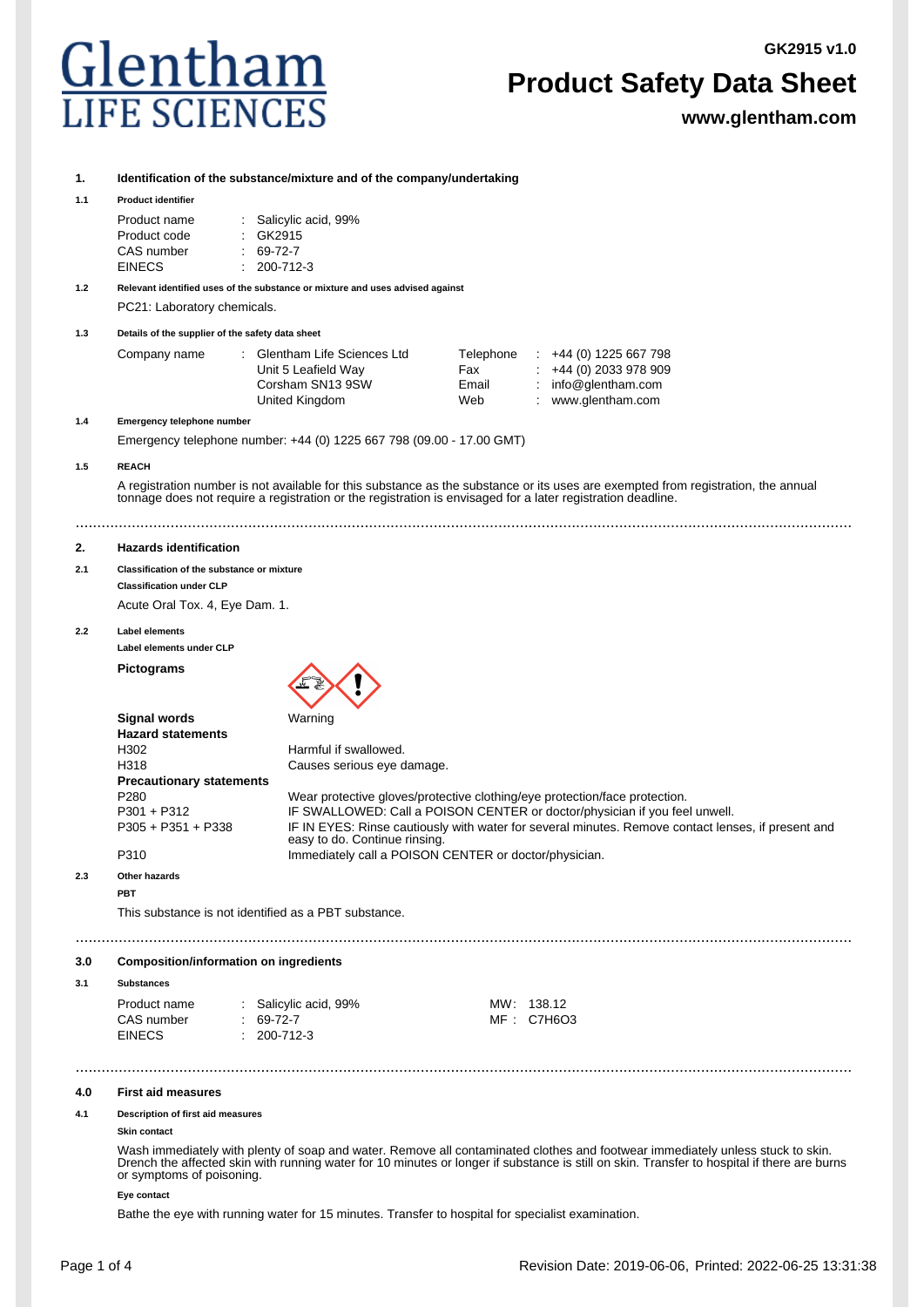

## **Product Safety Data Sheet**

#### **www.glentham.com**

#### **Ingestion**

Wash out mouth with water. Do not induce vomiting. If conscious, give half a litre of water to drink immediately. Give 1 cup of water to drink every 10 minutes. If unconscious, check for breathing and apply artificial respiration if necessary. If unconscious and breathing is OK, place in the recovery position. Transfer to hospital as soon as possible.

#### **Inhalation**

Consult a doctor. Remove casualty from exposure ensuring one's own safety whilst doing so. If conscious, ensure the casualty sits or lies down. If unconscious and breathing is OK, place in the recovery position. If breathing becomes bubbly, have the casualty sit and provide oxygen if available.

#### **4.2 Most important symptoms and effects, both acute and delayed**

#### **Skin contact**

There may be mild irritation at the site of contact. Blistering may occur. Progressive ulceration will occur if treatment is not immediate. **Eye contact**

There may be pain and redness. Corneal burns may occur. May cause permanent damage.

#### **Ingestion**

There may be soreness and redness of the mouth and throat. There may be difficulty swallowing. Corrosive burns may appear around the lips. Nausea and stomach pain may occur. There may be vomiting. Blood may be vomited. There may be bleeding from the mouth or nose.

#### **Inhalation**

There may be shortness of breath with a burning sensation in the throat. Exposure may cause coughing or wheezing. Absorption through the lungs can occur causing symptoms similar to those of ingestion.

#### **Delayed / immediate effects**

Immediate effects can be expected after short-term exposure.

#### **4.3 Indication of any immediate medical attention and special treatment needed**

#### **Immediate / special treatment**

Eye bathing equipment should be available on the premises. Not applicable.

....................................................................................................................................................................................

#### ....................................................................................................................................................................................

#### **5.0 Fire-fighting measures**

#### **5.1 Extinguishing media**

Use water spray to cool containers. Suitable extinguishing media for the surrounding fire should be used.

#### **5.2 Special hazards arising from the substance or mixture**

**Exposure hazards**

Corrosive. In combustion emits toxic fumes.

#### **5.3 Advice for fire-fighters**

Wear self-contained breathing apparatus. Wear protective clothing to prevent contact with skin and eyes.

#### **6.0 Accidental release measures**

#### **6.1 Personal precautions, protective equipment and emergency procedures**

#### **Personal precautions**

Refer to section 8 of SDS for personal protection details. Notify the police and fire brigade immediately. If outside do not approach from downwind. If outside keep bystanders upwind and away from danger point. Mark out the contaminated area with signs and prevent access to unauthorised personnel. Do not attempt to take action without suitable protective clothing - see section 8 of SDS. Do not create dust.

#### **6.2 Environmental precautions**

Do not discharge into drains or rivers.

#### **6.3 Methods and material for containment and cleaning up**

#### **Clean-up procedures**

Transfer to a closable, labelled salvage container for disposal by an appropriate method. Clean-up should be dealt with only by qualified personnel familiar with the specific substance.

#### **6.3 Reference to other sections**

Refer to section 8 of SDS. ....................................................................................................................................................................................

#### **7.0 Handling and storage**

#### **7.1 Precautions for safe handling**

#### **Handling requirements**

Ensure there is sufficient ventilation of the area. Do not handle in a confined space. Avoid the formation or spread of dust in the air. Avoid direct contact with the substance.

#### **7.2 Conditions for safe storage, including any incompatibilities**

**Storage conditions**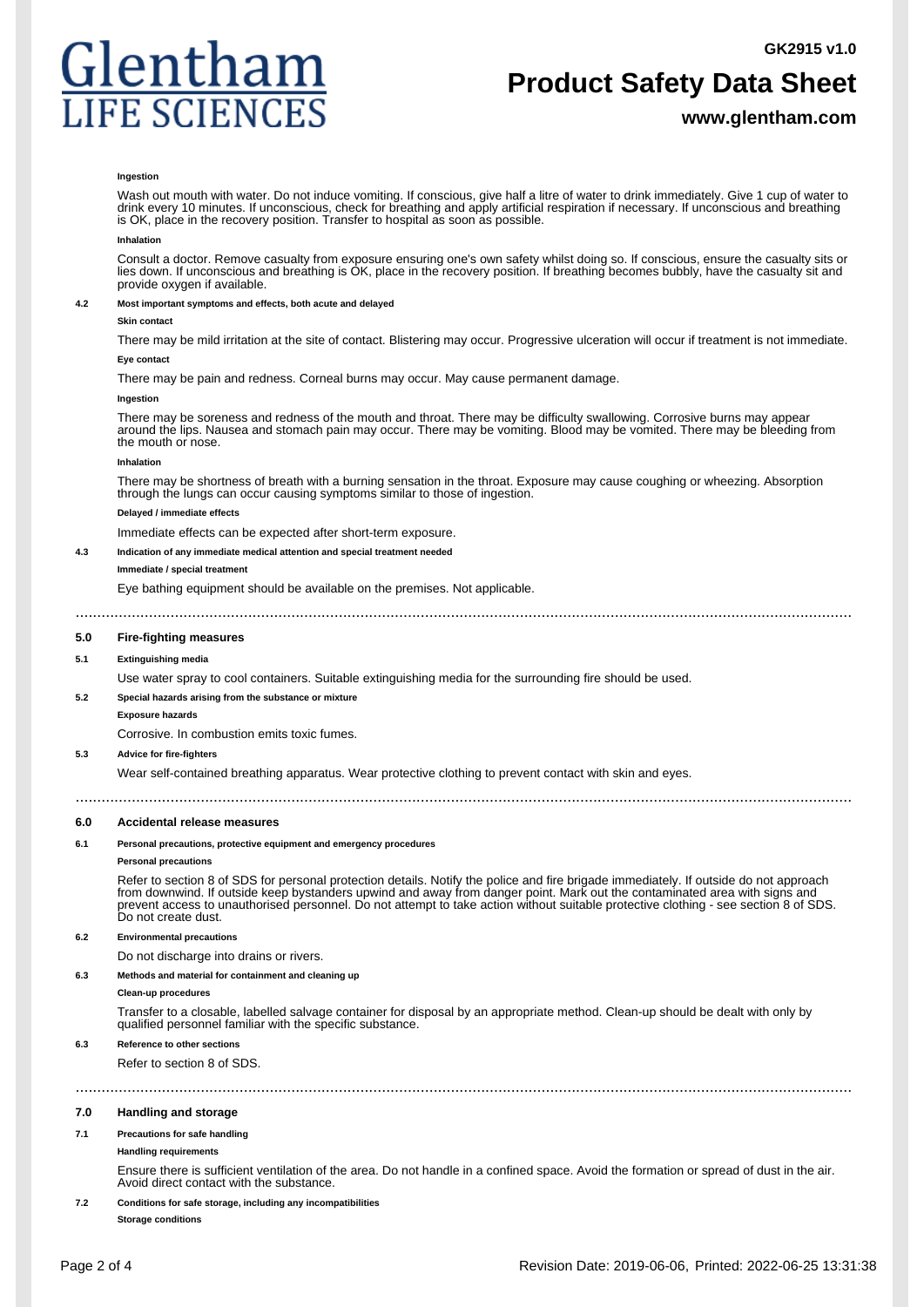

## **Product Safety Data Sheet**

**www.glentham.com**

|      | Store in cool, well ventilated area. Keep container tightly closed. Avoid contact with water or humidity.                                                        |  |  |  |  |  |
|------|------------------------------------------------------------------------------------------------------------------------------------------------------------------|--|--|--|--|--|
| 7.3  | Specific end use(s)                                                                                                                                              |  |  |  |  |  |
|      | No data available.                                                                                                                                               |  |  |  |  |  |
|      |                                                                                                                                                                  |  |  |  |  |  |
| 8.0  | Exposure controls/personal protection                                                                                                                            |  |  |  |  |  |
| 8.1  | <b>Control parameters</b>                                                                                                                                        |  |  |  |  |  |
|      | Workplace exposure limits                                                                                                                                        |  |  |  |  |  |
|      | Not applicable.                                                                                                                                                  |  |  |  |  |  |
| 8.2  | <b>Exposure controls</b>                                                                                                                                         |  |  |  |  |  |
|      | <b>Engineering measures</b>                                                                                                                                      |  |  |  |  |  |
|      | Ensure there is sufficient ventilation of the area.                                                                                                              |  |  |  |  |  |
|      | <b>Respiratory protection</b>                                                                                                                                    |  |  |  |  |  |
|      | Respiratory protective device with particle filter. Self- contained breathing apparatus must be available in case of emergency.                                  |  |  |  |  |  |
|      | <b>Hand protection</b>                                                                                                                                           |  |  |  |  |  |
|      | Protective gloves.                                                                                                                                               |  |  |  |  |  |
|      | Eye protection                                                                                                                                                   |  |  |  |  |  |
|      | Safety glasses. Tightly fitting safety goggles. Ensure eye bath is to hand.                                                                                      |  |  |  |  |  |
|      | <b>Skin protection</b>                                                                                                                                           |  |  |  |  |  |
|      | Protective clothing.                                                                                                                                             |  |  |  |  |  |
|      |                                                                                                                                                                  |  |  |  |  |  |
| 9.0  | Physical and chemical properties                                                                                                                                 |  |  |  |  |  |
| 9.1  | Information on basic physical and chemical properties                                                                                                            |  |  |  |  |  |
|      | Physical Form:<br>Crystalline powder                                                                                                                             |  |  |  |  |  |
|      | Colour:<br>White                                                                                                                                                 |  |  |  |  |  |
|      |                                                                                                                                                                  |  |  |  |  |  |
| 9.2  | Other information                                                                                                                                                |  |  |  |  |  |
|      | Not applicable.                                                                                                                                                  |  |  |  |  |  |
|      |                                                                                                                                                                  |  |  |  |  |  |
| 10.0 | <b>Stability and reactivity</b>                                                                                                                                  |  |  |  |  |  |
| 10.1 | Reactivity                                                                                                                                                       |  |  |  |  |  |
|      | Stable under recommended transport or storage conditions.                                                                                                        |  |  |  |  |  |
| 10.2 | <b>Chemical stability</b>                                                                                                                                        |  |  |  |  |  |
|      | Stable under normal conditions.                                                                                                                                  |  |  |  |  |  |
| 10.3 | Possibility of hazardous reactions                                                                                                                               |  |  |  |  |  |
|      | <b>Hazardous reactions</b>                                                                                                                                       |  |  |  |  |  |
|      | Hazardous reactions will not occur under normal transport or storage conditions. Decomposition may occur on exposure to conditions<br>or materials listed below. |  |  |  |  |  |
| 10.4 | <b>Conditions to avoid</b>                                                                                                                                       |  |  |  |  |  |
|      | Heat.                                                                                                                                                            |  |  |  |  |  |
| 10.5 | Incompatible materials                                                                                                                                           |  |  |  |  |  |
|      | <b>Materials to avoid</b>                                                                                                                                        |  |  |  |  |  |
|      | Strong acids. Strong oxidising agents.                                                                                                                           |  |  |  |  |  |
|      |                                                                                                                                                                  |  |  |  |  |  |
| 11.0 | <b>Toxicological information</b>                                                                                                                                 |  |  |  |  |  |
| 11.1 | Information on toxicological effects                                                                                                                             |  |  |  |  |  |
|      | <b>Toxicity values</b>                                                                                                                                           |  |  |  |  |  |
|      | Not applicable.                                                                                                                                                  |  |  |  |  |  |
| 11.2 | Information on toxicological effects                                                                                                                             |  |  |  |  |  |
|      | Skin contact                                                                                                                                                     |  |  |  |  |  |
|      | There may be mild irritation at the site of contact. Blistering may occur. Progressive ulceration will occur if treatment is not immediate.                      |  |  |  |  |  |
|      | Eye contact                                                                                                                                                      |  |  |  |  |  |
|      | There may be pain and redness. Corneal burns may occur. May cause permanent damage.                                                                              |  |  |  |  |  |
|      | Ingestion                                                                                                                                                        |  |  |  |  |  |